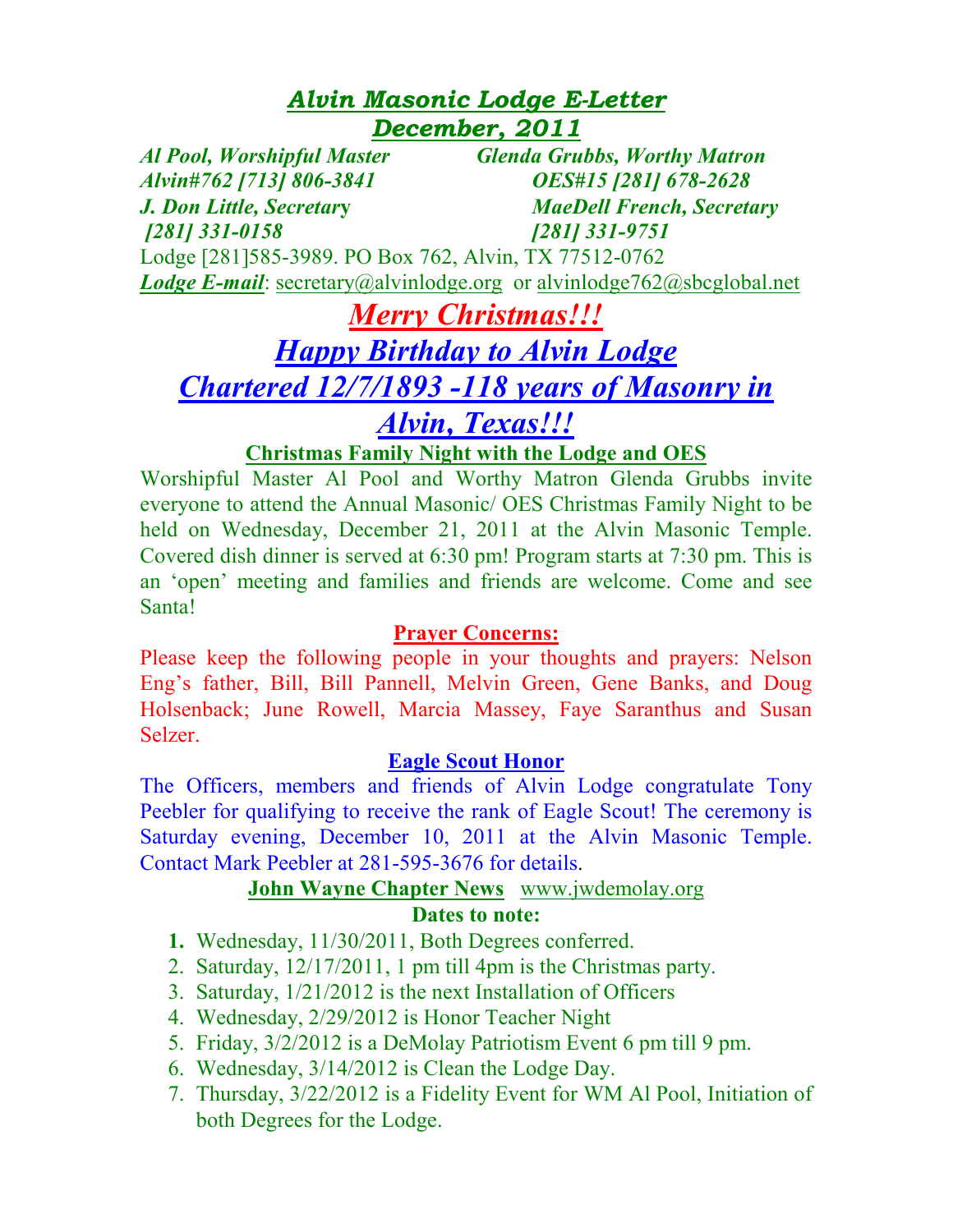- 8. Saturday, 4/21/2012 is a San Jacinto Day Baked Potato Sale, 8 am till 3 pm.
- 9. Saturday 5/12/2012 is an Obligatory Day and Parents' Dinner, 4 pm till 8 pm.
- 10.Saturday, 5/19/2012 is Installation of Officers.
- 11.Saturday, 5/26/2012 is the next BBQ fundraiser.
- 12.Thursday, 6/14/2012, is Ritual practice 6:30 pm till 9:30 pm.
- 13.Monday, 6/18/2012 is Ritual Practice 6:30 pm till 9:30 pm.
- 14.Saturday, 6/23/2012 is Ritual Practice 1 pm till 4 pm.
- 15.Thursday, 7/12/2012 is Ritual practice 6:30 pm till 9:30 pm.
- 16.Monday, 7/16/2012 is Ritual practice 6:30 pm till 9:30 pm.
- 17.Saturday, 8/18/2012 Initiation of both degrees 10am till 2pm.

## *Please Come and support DeMolay!!!!*  **Welcome our newest Member to Alvin Lodge:**

## Alan Dale Victory!

## **Happy Masonic Birthday!**

The following brethren received the Master Mason Degree in December: Rex Gibson( 1969), Johnnie Whatley (1984), Douglas Holsenback (1977), Ernest Garza (2009), Jerry Dozier (1974), Pat Plander (2004), Rayford Smith (1969), Mike Lansford (2000), Brian Mays (2009), Charles Dudley (1970), Ben Barajas (1979), Steven Owens (2004), Marcus Russell (1983), Tim Phillips (1992), Harry Mayer (1981), Jim Gay (1995), and our current Worshipful Master Al Pool (1998). Happy Masonic Birthday!!!!!!!!!!!!

#### **Children Christmas Musical**

Sister Marjorie Lawrence is hosting a Children Christmas Musical on Saturday, 12/17/2011 from 4 pm till 5 pm at Grace Episcopal Church, 200 W. Lang, Alvin.

## **Alvin OES No. 15 News**

Alvin Chapter Number 15, Order of the Eastern Star, next stated meeting is Tuesday, December 13, 2011. Refreshments served at 6:30 pm. The stated meeting is at 7:30 pm. December Happy Birthdays: Glenda Grubbs (12/12), Tommie Williamson (12/15), Cynthia Thomasee (12/16), Wanda Murphy (12/18), Janet Yancey (12/26), Virginia Bishop (12/28), and Amel Moeller (12/28). Members whose birthday dates are not available so we honor them in December: Mary Beaver, Joyce Bownds, Lisa DuBose, Ronje Gonzales, Shelton Henry and Solving Krehbiel! December activities include the following: Tuesday, December 13, 2011 stated meeting and Wednesday, December 21, 2011 is the annual Christmas party with the Masons and Santa!